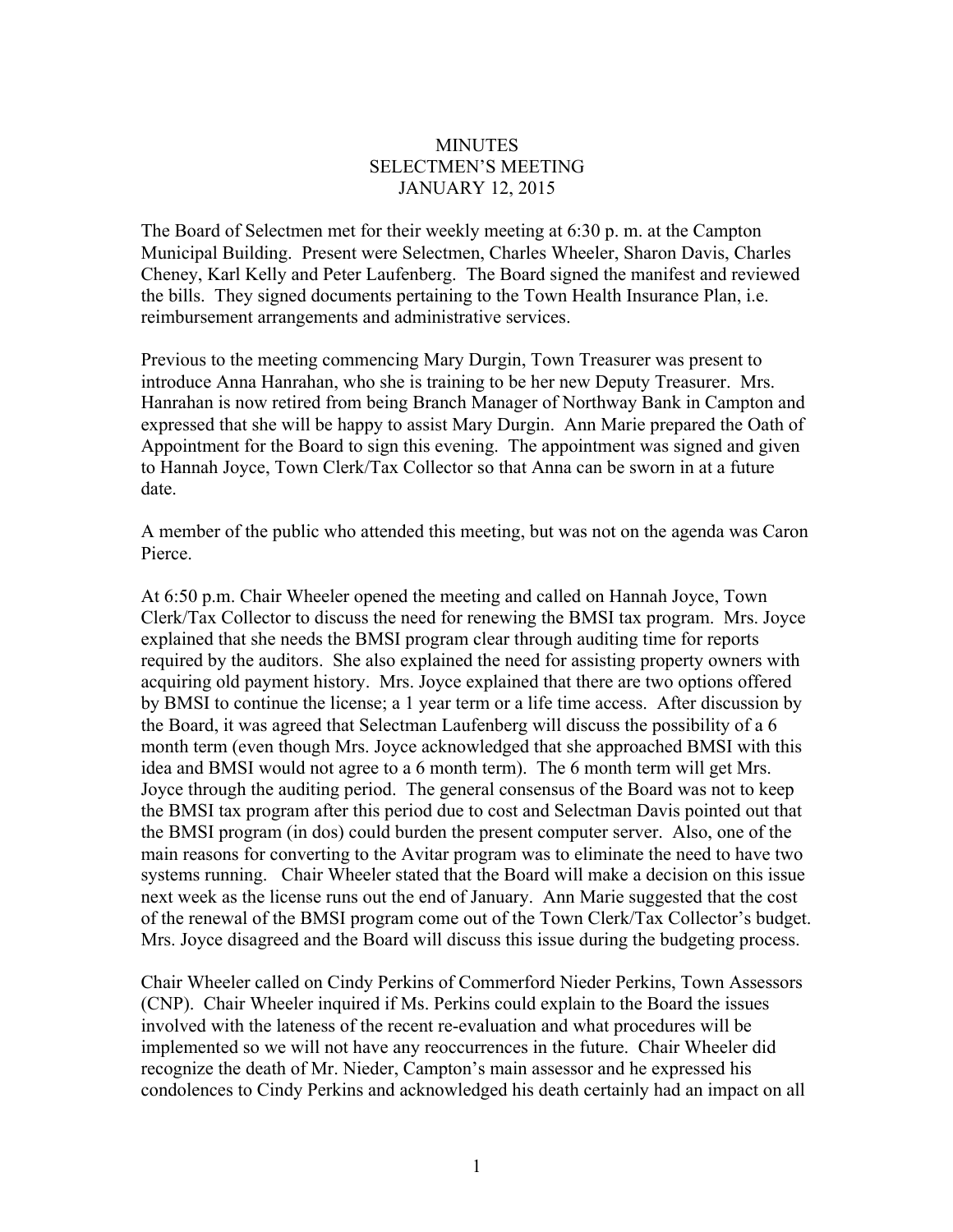involved and created unique circumstances for delays. Ms. Perkins explained that CNP had scheduled a large amount of Town's re-evaluations this year with the anticipation of being fully staffed; however, that was not the case. Additionally, Mr. Nieder was the main assessor familiar with the Town of Campton. Ms. Perkins also explained that the conversion to the Avitar program also slowed things down as issues occurred wherein certain data did not transfer and had to be added later. Ms. Perkins indicated that Phil Bodwell has now been appointed as the main assessor for Campton and Ms. Perkins will assist. Ann Marie confirmed that Mr. Bodwell is very familiar with the Campton area, having had previous assessing experience in the Town of Campton.

At present, Ann Marie explained that the assessors' letters to property owners have been sent. Calls to schedule appointments will be taken on Friday, January 16, Tuesday, January  $20^{th}$  and Wednesday, January  $21^{st}$  from 8:30 a.m. to 4:30 p.m. Reviews with property owners will be held Friday, January 23<sup>rd</sup> from 9:00 a.m. to 4:00 p.m.; Saturday, January  $24^{\text{th}}$  from 10:00 a.m. to 2:00 p.m. and Monday, January  $26^{\text{th}}$  from 9:00 a.m. to 4:00 p.m. Ms. Perkins indicated that CNP will also accommodate property owners by taking telephone appointments for those who are unable to personally attend at one of the scheduled review dates. Chair Wheeler thanked Ms. Perkins for explaining all the issues involved with the recent re-evaluation and he inquired if the Board's concerns were addressed this evening. The Board concurred recognizing the unique circumstances, and the Board signed CNP's contract this evening and thanked Ms. Perkins for coming.

Chair Wheeler then called for a Motion to approve the Minutes of the previous meeting. Ann Marie acknowledges some revisions that were made and the Minutes with the revisions were distributed to the Board. After review, a motion was made by Selectman Laufenberg to approve the Public Minutes, as revised, and the Non Public Minutes as written. The motion was seconded by Selectman Cheney and the Public Minutes as revised and the Non Public Minutes as written were unanimously approved.

Chair Wheeler called on Ann Marie to review correspondence. Ann Marie indicated that a letter was received from Becket Family of Services, signed by Charles Wheeler in the capacity of Admissions and External Affairs, Becket Family of Services. Ann Marie read the letter to the Board which indicated a public forum will be held at the Becket House at 19 Owl Street, Campton, on January 13, 2014, at 6:30 p.m., to discuss any concerns or questions community members may have regarding Becket House at Campton (19 Owl Street) and the renovated house on Depot Street. Anyone unable to make the meeting may contact Charles Wheeler at 603-254-7776 or email him at Charlie.wheeler@mountprospectacademy.org. It was acknowledged that all abutters have been notified of the meeting and notices have been posted.

Ann Marie indicated that the Attorney General's Office reviewed the Intergovernmental Fire/Rescue Service Agreement and it does not comply with NH law. The Town of Ellsworth needs to have at least one representative from their Town indicated on the agreement for representation. Ann Marie will make the changes on the agreement and arrange for the signing by all Boards again.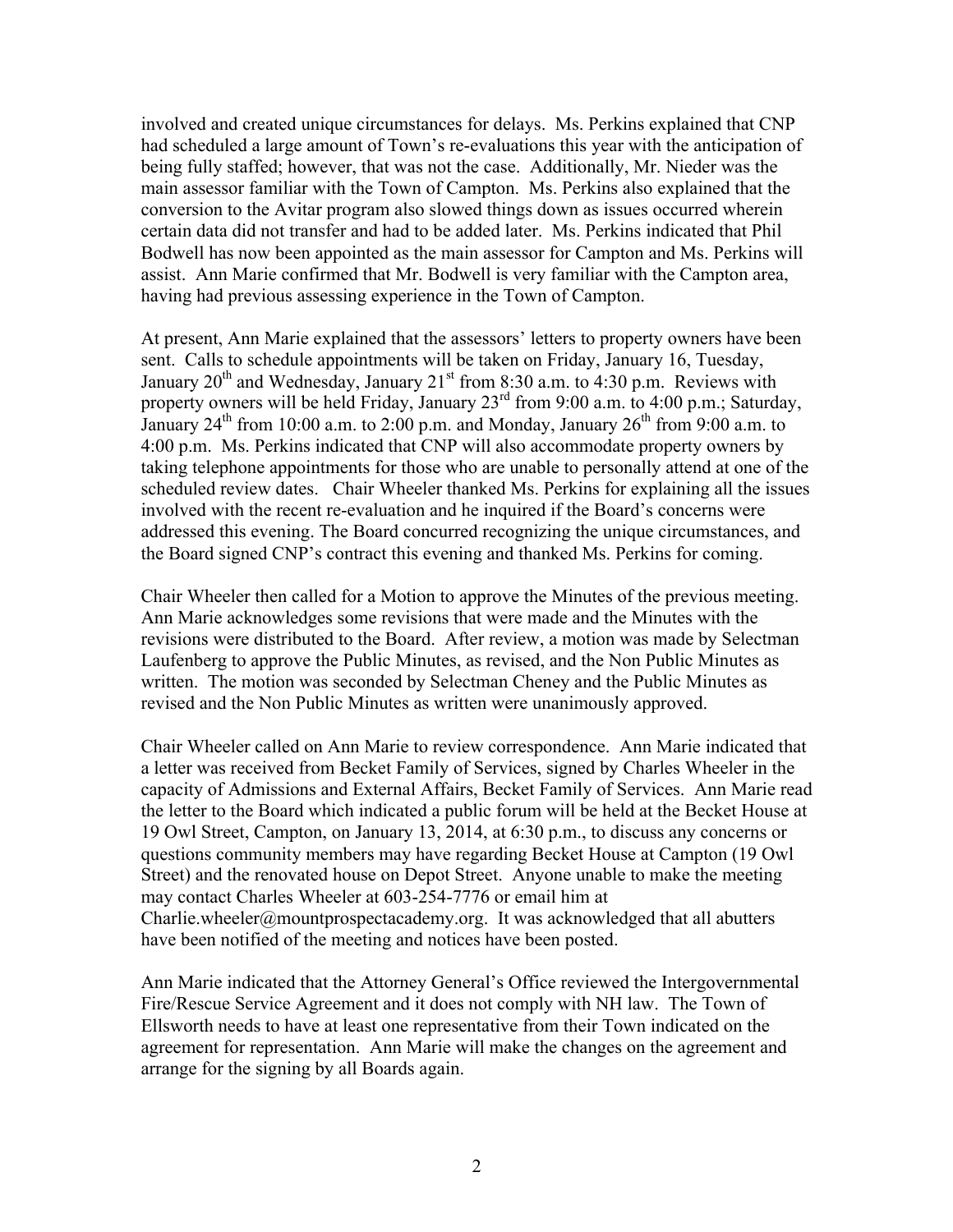Ann Marie stated that the US Forest Service will be revising the Project Road Agreement between the Town Campton and the USDA, Forest Service, White Mountain National Forest. When the revisions are completed they will be coming in to discuss the revised agreement with the Board.

A notice was received from Northeast Utilities announcing in their news release that their new name for Northeast Utilities, CL&P, NSTAR, PSNH, WMECO & Yankee Gas to be Eversource Energy as of February 2, 2015.

The Software Agreement for Avitar Assessing Internet Online Data Hosting was received for a one year free subscription. The Board signed the agreement this evening.

Ann Marie distributed to the Board the RSA pertaining to the Capital Improvement Plan indicating it is the task of the planning board or a committee appointed by the governing body to formulate the plan, with the cooperation of the governing body.

A letter was received from Mary E. Durgin, Co-Trustee of the George V. Durgin TUW Charities together with a check in the amount of \$9,136.23 payable to the Town of Campton from the George V. Durgin Trust under Will. Since the inception, over \$214,991.00 has been donated by the Trust to the Town of Campton. Selectman Davis acknowledged the fact that the Town Clerk/Tax Collector's Office building was renovated by all funding from the George V. Durgin Trust under Will. After further discussion by the Board, and the suggestion of Selectman Davis, a Motion was made by Selectman Davis to name the Town Clerk/Tax Collector's Office building the *Durgin Building.* The Motion was seconded by Selectman Laufenberg, and with a roll call vote: Selectman Wheeler – aye, Selectman Davis – aye, Selectman Cheney – aye, Selectman Kelly – aye, and Selectman Laufenberg – aye, it was unanimously approved.

Chair Wheeler continued the meeting with Other Business – Selectmen's Input by calling on Caron Pierce. Caron Pierce presented the question: "Could the Zoning Board of Adjustment deny answering questions presented by the public?" This question pertained to the ongoing discussions Mrs. Pierce has had with the Board regarding her concerns with property at 372A Owl Street. Chair Wheeler stated that he contacted Laura Spector-Morgan who confirmed that the Zoning Board of Adjustment can chose to meet with the public, but the Board is not required to do so. Caron Pierce presented a letter, written by her, to the Board, which Chair Wheeler read out loud at this meeting, and will be attached to the Minutes. The letter addressed the response from the Town Attorney, Laura Spector-Morgan regarding a "home occupation". Mrs. Pierce requested the Board send pictures of this property to the Town Attorney for review to address issues of appearance of a home occupation maintained in a residence. Mrs. Pierce also requested in her letter that the Select Board follow up with monthly visits for progress of improvements to the property in question pertaining to the completion of the garage since a building permit was taken out over a year ago. It was explained to Mrs. Pierce that the building permit has no expiration date on it. If no work has been started in a year, then a building permit would have to be reapplied for. Reapplication is not necessary in this case as work has commenced. Ann Marie further explained that the building permit is used as a tool for